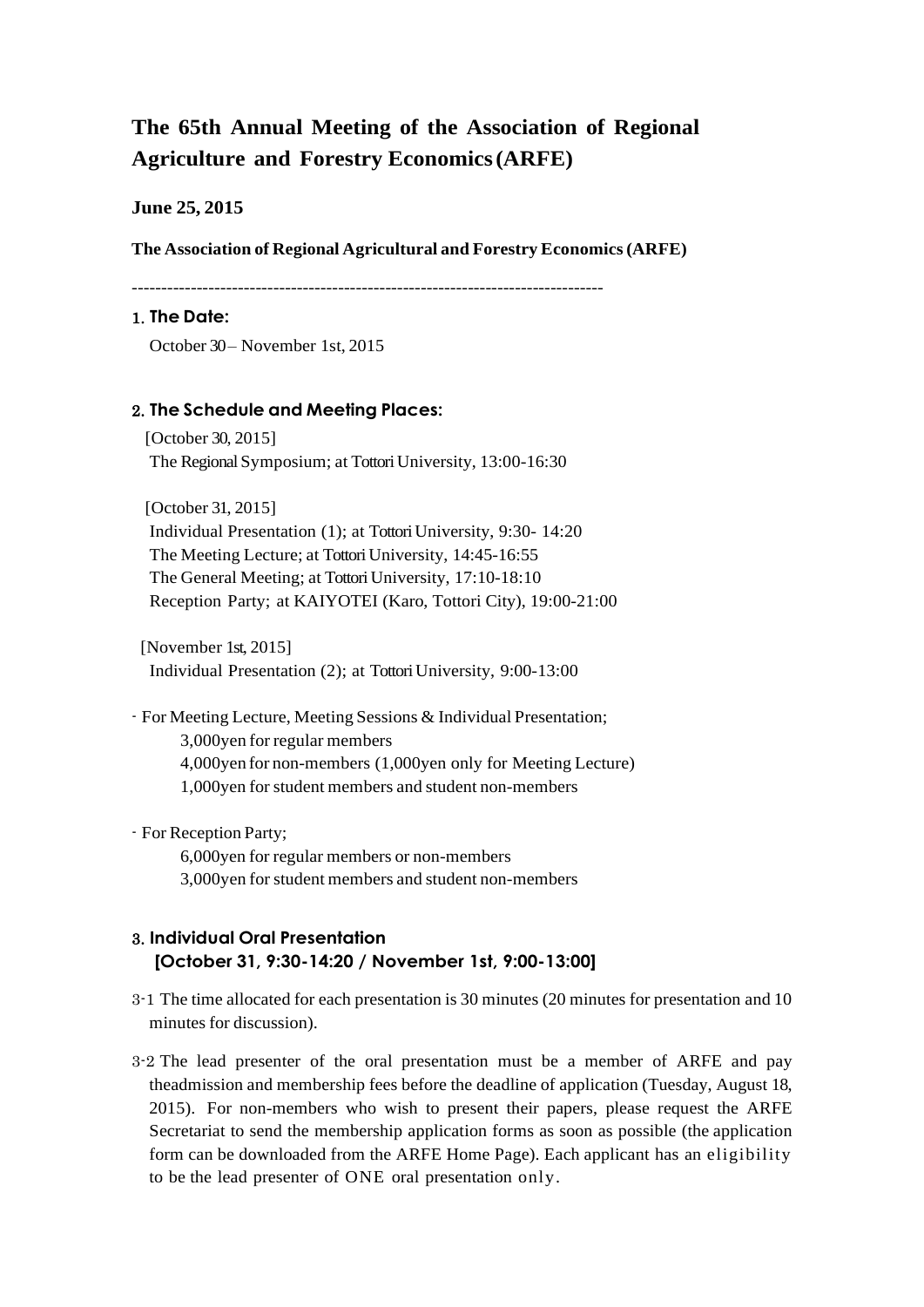- 3-3 For the instruction of applications, see Appendix 1. Please be careful about the submission and application methods.
- 3-4 From the 60th Annual Meeting of the ARFE, there is a competition for excellent oral presentation to promote the research activities of members who are still younger than 37 years old on November 1st, 2015 (for the rules of commendation and the procedures for selection, see the ARFE Home Page). For the application, please see the instruction of application for the prize in Appendix 2.

#### 4. **The Other Information**

4-1Accommodation:

You are responsible for arranging your own accommodations.

4-2 Lunch:

The participants can eat lunch in Cooperative restaurant on October 30, 31. As Cooperative restaurant will close on November 1st, please reserve a box lunch at reception desk on October 31.

\*There are few restaurants around the University campus.

4-3 Registration of Reception Party:

We recommend the members who plan to participate in the reception party to apply by email, using the following instructions by Friday, October 23, 2015. E-mail address:nohmi@muses.tottori-u.ac.jp

Subject of the email: Application for reception

Required information:

1)Name 2) Organization 3) Mailing address 4) Telephone number \*Please pay the fee on the day of reception.

#### **[Appendix 1]Instruction for Presenters of Oral Presentation**s

#### 1. **Preparing the Abstract**

- 1-1 Please see the sample of the format in the ARFE HP  $\langle$  http://a-rafe.org/ $>$
- 1-2 The file of the abstract written with a word processor must be converted into PDF format (A4 size, one page).
- 1-2-1 The file name must be written as the following example formats: Examples: For single presenter,  $\bigcirc$  University\_Tokushima Hanako.pdf For more than one presenter,  $\bigcirc$  University Tokushima Hanako others.pdf
- 1-2-2 The name of organization must be written as the following examples. Examples;

For the member of society,  $\bigcirc$  University,  $\bigcirc$  Research Institute For the graduate student, Graduate School of  $\bigcirc \bigcirc$  University